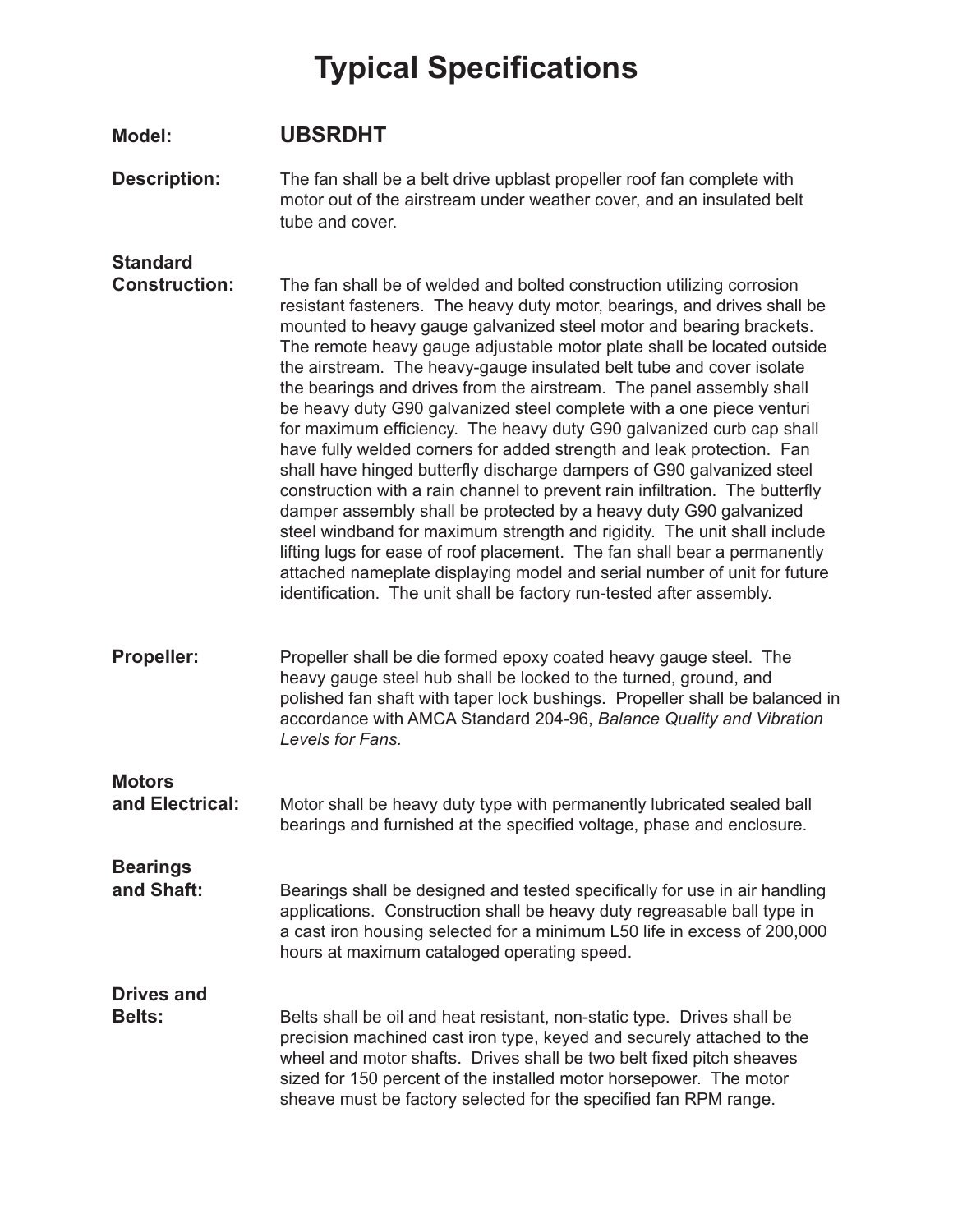| <b>Options and</b><br><b>Accessories:</b> | Optional accessories shall be provided either factory installed or field<br>installed as detailed in the fan schedules.                                                                                                                                                                                                                                           |
|-------------------------------------------|-------------------------------------------------------------------------------------------------------------------------------------------------------------------------------------------------------------------------------------------------------------------------------------------------------------------------------------------------------------------|
| <b>Certifications:</b>                    | Successfully tested by independent laboratory for 1000 degrees F for 15<br>minutes and 500 degrees F for 4 hours. Exceeds I.R.I. (Industrial Risk<br>Insurers) guidelines as "Power Ventilator for Smoke Control Systems."<br>Fan shall be listed by Underwriters Laboratories (cULus 705) including UL<br>listing for Canada when specified in the fan schedule. |
| <b>Warranty:</b>                          | Manufacturer's warranty shall apply for a period of 1 year. See warranty<br>certificate for details.                                                                                                                                                                                                                                                              |
| <b>Product:</b>                           | Fan shall be model UBSRDHT as manufactured by Soler & Palau USA<br>of Jacksonville, Florida, a division of Soler and Palau Ventilation Group.                                                                                                                                                                                                                     |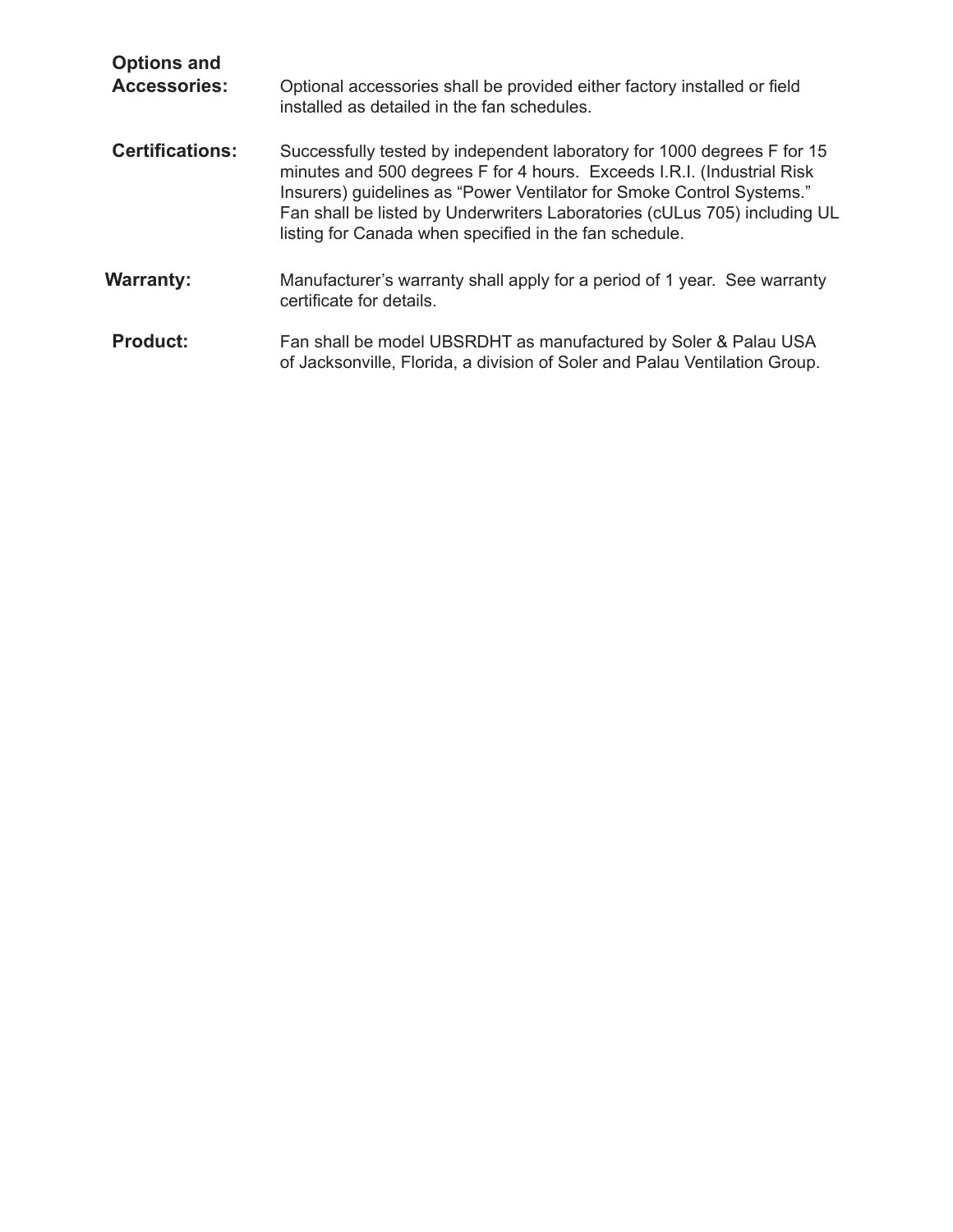## **Typical Specifications**

**Description:** The fan shall be a belt drive upblast propeller roof fan complete with motor out of the airstream under weather cover, an insulated belt tube cover, and 165 degree F fusible link in damper mechanism.

## **Standard**

**Motors** 

**Construction:** The fan shall be of welded and bolted construction utilizing corrosion resistant fasteners. The heavy duty motor, bearings, and drives shall be mounted to heavy gauge galvanized steel motor and bearing brackets. The 165 degree F fusible link in damper mechanism shall activate the spring assisted damper doors in the event of electrical failure to provide gravity ventilation. The remote heavy gauge adjustable motor plate shall be located outside the airstream. The heavy-gauge insulated belt tube and cover isolate the bearings and drives from the airstream. The panel assembly shall be heavy duty G90 galvanized steel complete with a one piece venturi for maximum efficiency. The heavy duty G90 galvanized curb cap shall have fully welded corners for added strength and leak protection. Fan shall have hinged butterfly discharge dampers of G90 galvanized steel construction with a rain channel to prevent rain infiltration. The butterfly damper assembly shall be protected by a heavy duty G90 galvanized steel windband for maximum strength and rigidity. The unit shall include lifting lugs for ease of roof placement. The fan shall bear a permanently attached nameplate displaying model and serial number of unit for future identification. The unit shall be factory run-tested after assembly.

**Propeller:** Propeller shall be die formed epoxy coated heavy gauge steel. The heavy gauge steel hub shall be locked to the turned, ground, and polished fan shaft with taper lock bushings. Propeller shall be balanced in accordance with AMCA Standard 204-96, *Balance Quality and Vibration Levels for Fans.*

**and Electrical:** Motor shall be heavy duty type with permanently lubricated sealed ball bearings and furnished at the specified voltage, phase and enclosure.

**Bearings and Shaft:** Bearings shall be designed and tested specifically for use in air handling applications. Construction shall be heavy duty regreasable ball type in a cast iron housing selected for a minimum L50 life in excess of 200,000 hours at maximum cataloged operating speed.

**Drives and Belts:** Belts shall be oil and heat resistant, non-static type. Drives shall be precision machined cast iron type, keyed and securely attached to the wheel and motor shafts. Drives shall be two belt fixed pitch sheaves sized for 150 percent of the installed motor horsepower. The motor sheave must be factory selected for the specified fan RPM range.